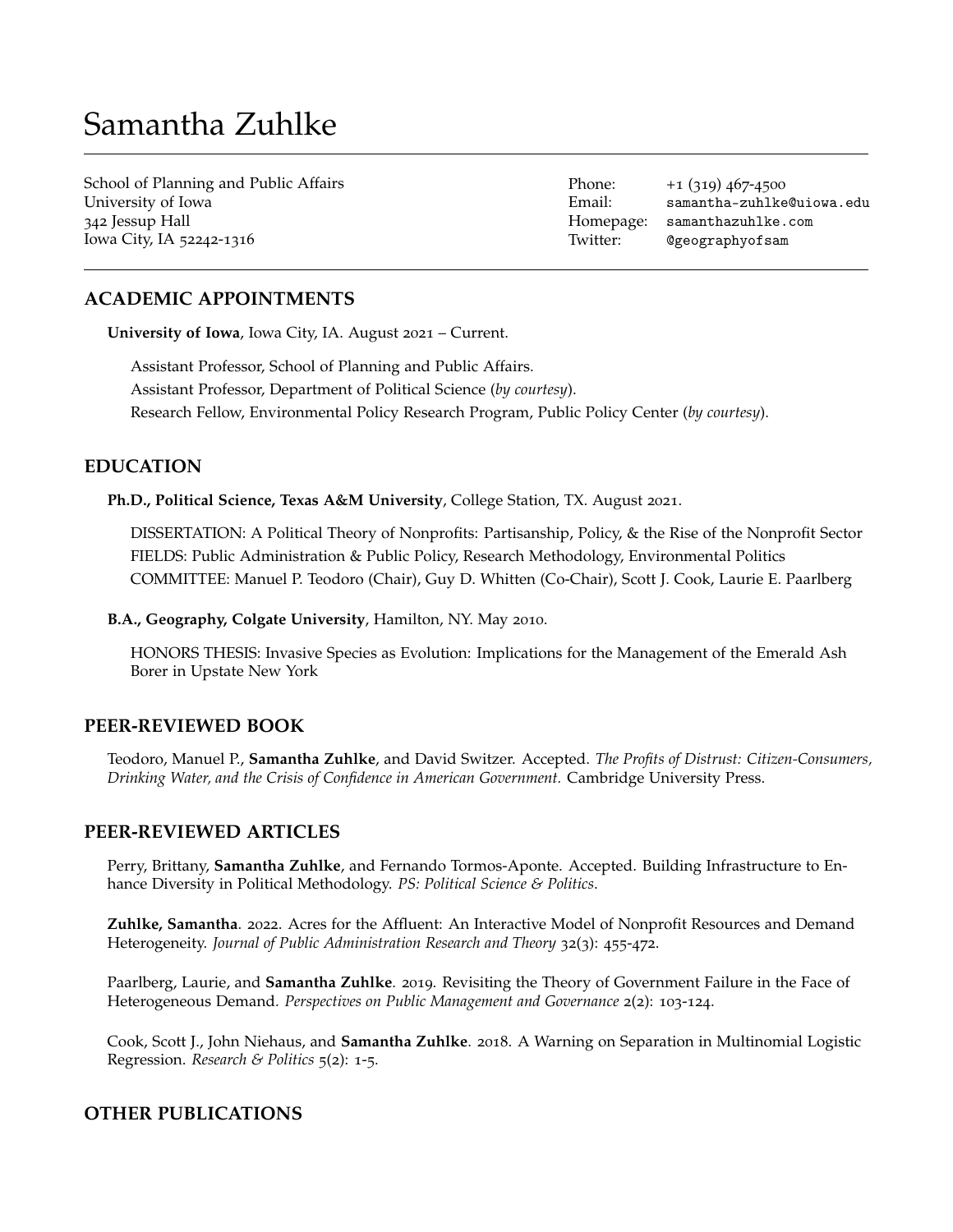Frumkin, Peter and **Samantha Zuhlke**. Accepted. "Philanthropy and Politics" In List, R.A., Anheier, H. K., & Toepler, S. (Eds.), *International Encyclopedia of Civil Society*. (2nd ed.) Cham, Switzerland: Springer.

Paarlberg, Laurie and **Samantha Zuhlke**. Accepted. "Government Failure." In Kearns, Kevin P. & Wen-Jiun Wang (Eds.), *Encyclopedia of Nonprofit Management, Leadership, and Governance.* Edward Elgar Publishing Ltd.

## **IN PROGRESS**

#### **Book Project**

A Political Theory of Nonprofits

#### **Articles**

Climate Change Politics: Nonprofit and Government Dynamics on Polarizing Issues

Who Voices? Potholes, 311 reports, and a theory of heterogeneous resident demand for city services (with Scott Cook and Robin Saywitz)

Rage Giving: How U.S. Electoral Outcomes Drive Nonprofit Donations

Using Google Street View to Ground Truth Data

A Guide to Making and Using Maps in Policy Research (with Scott Cook)

Do Changing Environmental Conditions Cause Eco-Terrorism? (with Molly Berkemeier & Lauren Bondarenko)

Know Thy Neighbor: Ideological Distance and Strategic Decision-Making on the U.S. Supreme Court (with Alison Higgins Merrill)

# **GRANTS, FUNDING, AND HONORS**

Dissertation Fellowship, Office of Graduate and Professional Studies, Texas A&M University. 2020-2021. (\$19,200)

Summer Dissertation Fellowship, College of Liberal Arts, Texas A&M University. Summer 2020. (\$6,000)

Doctoral Fellow, The Center for Social Impact Strategy, University of Pennsylvania. Summer 2019. Philadelphia, PA. (\$3,000)

Travel Grant, American Political Science Association. Fall 2019. (\$200)

Research and Presentation Grant, Office of Graduate and Professional Studies, Texas A&M University. Summer 2019. (\$750)

Research Bursary, Department of Political Science, Texas A&M University. Summer 2019. (\$1,000)

Tutor of the Week, Texas A&M Athletics Department. December 14, 2017.

National Geographic Society Geography Internship Program. Fall 2010.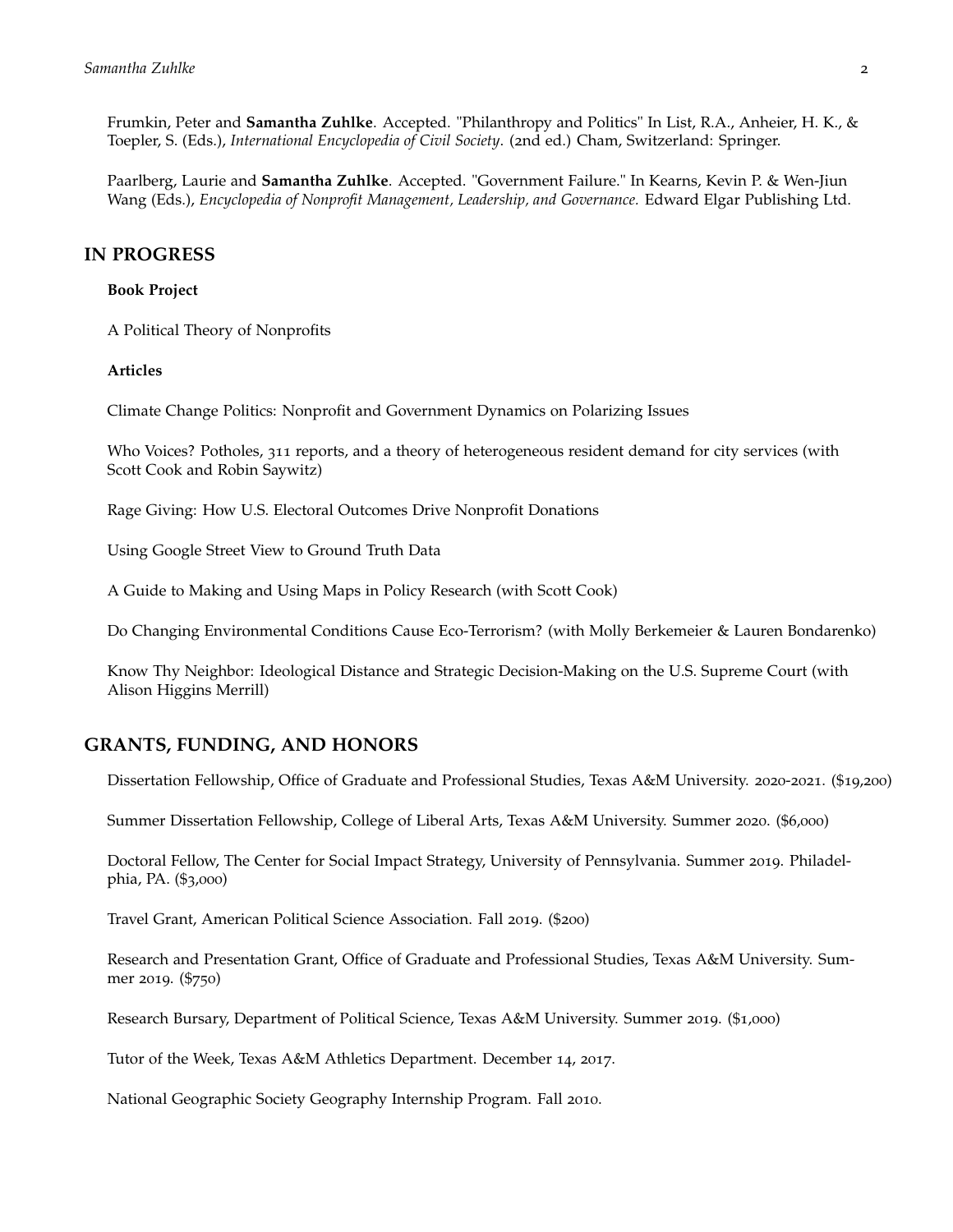Delta Sigma Upsilon Endowed Scholarship Fund Award, Colgate University, 2008-2010.

Gamma Theta Upsilon (International Geographic Honor Society), inducted Fall 2008.

## **INVITED TALKS**

"The Profits of Distrust: Confidence in American institutions and the rise of commercial drinking water." University of Iowa, Water & the Environment seminar series. December 3, 2021. Iowa City, IA.

"The Profits of Distrust: Confidence in American institutions and the rise of commercial drinking water." University of Northern Iowa, Geography and Public Policy Colloquium Series. November 12, 2021. Cedar Falls, IA.

\* Inaugural lecture in the colloquium series

"Revisiting the Theory of Government Failure in the Face of Heterogeneous Demand" with Laurie Paarlberg. IUPUI, SPEA-V 521: The Nonprofit and Voluntary Sector. November 9, 2021. Online.

"Rage Giving: How U.S. Electoral Outcomes Drive Nonprofit Donations." University of Iowa, Political Science Department. October 22, 2021. Iowa City, Iowa.

"Acres for the Affluent: How Government and Nonprofits Conserve Land." Environmental Politics and Governance (EPG) Online Seminar. October 1, 2020. Online.

"Revisiting the Theory of Government Failure in the Face of Heterogeneous Demand" with Laurie Paarlberg. IUPUI, SPEA-V 521: The Nonprofit and Voluntary Sector. September 29, 2020. Online.

*Panelist*, "Individual vs. Team Based Research. "Aggie Research Week. October 2017. College Station, TX.

# **WORKSHOPS**

Association for Research on Nonprofit Organizations and Voluntary Action (ARNOVA) Dissertation Fellowship Workshop. November 12-14, 2020. Held online due to COVID-19.

American Political Science Association (APSA) Public Administration & Policy Dissertation Workshop. July 27-August 13, 2020. Held online due to COVID-19.

Center for Environmental Politics at the University of Washington. 6 *th* Annual Duck Family Graduate Workshop in Environmental Politics and Governance. May 14-15, 2020. Held online due to COVID-19.

Doctoral Fellows Program, University of Pennsylvania's The Center for Social Impact Strategy. Summer 2019. Philadelphia, PA.

# **CONFERENCE PRESENTATIONS**

"Climate Change Politics: Nonprofit and Government Dynamics on Polarizing Issues." Midwest Political Science Association. Chicago, IL. April 2022.

"Know thy neighbor: Ideological Distance and Strategic Decision-Making on the U.S. Supreme Court," with Alison Higgins Merrill. Midwest Political Science Association. Chicago, IL. April 2022.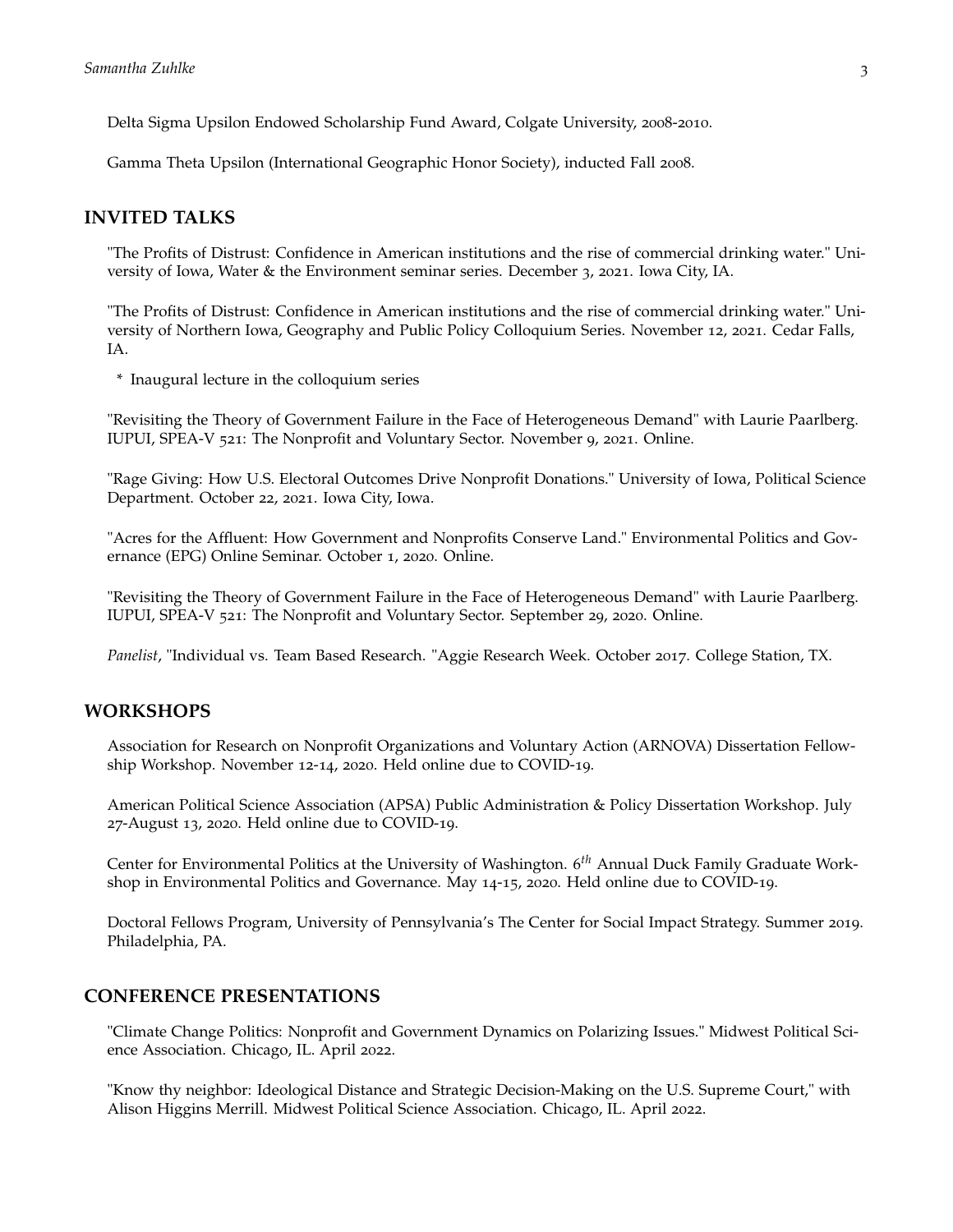"'Sizing' up the Competition: Political Competition and the Size of the Nonprofit Sector." Association for Research on Nonprofits and Voluntary Action. Atlanta, GA. November 2021.

"Climate Change Politics: Nonprofit and Government Dynamics on Polarizing Issues." Climate Change and the Voluntary Sector Conference. August 2-3, 2021. Online.

"Children or Criminals: How Public Perception Shapes the Nonprofit Sector." Association for Research on Nonprofits and Voluntary Action. November 2020. Held online due to COVID-19.

"In Nonprofits We Trust: Partisanship, Government Failure, and the Nonprofit Sector." Association for Research on Nonprofits and Voluntary Action. November 2020. Held online due to COVID-19.

"Acres for the Affluent: How Governments and Nonprofits Conserve Land." American Political Science Association. September 2020. Held online due to COVID-19.

"Rage Giving: How U.S. Electoral Outcomes Drive Nonprofit Donations." Midwest Political Science Associa-tion. Chicago, IL. April 2020.<sup>[1](#page-3-0)</sup>

"Know Thy Neighbor: Ideological Distance and Strategic Decision-Making on the U.S. Supreme Court," with Alison Higgins Merrill. Midwest Political Science Association. Chicago, IL. April 2020.<sup>1</sup>

"Drinking Water and the Geography of Alienation," with Manny Teodoro and David Switzer. Midwest Political Science Association. Chicago, IL. April 2020.<sup>1</sup>

"Hyperopia at the Tap: How Policy Failure Over There Erodes Public Trust Right Here," with Manny Teodoro and David Switzer. Midwest Political Science Association. Chicago, IL. April 2020. 1

"Service Quality and Trust in Government," with Manny Teodoro and David Switzer. Midwest Political Science Association. Chicago, IL. April 2020.<sup>1</sup>

"Acres for the Affluent: How Government and Nonprofits Conserve Land," Poster presentation at the Texas Methods Annual Meeting. Austin, TX. April 2020.<sup>1</sup>

"Do Environmental Conditions Cause Eco-Terrorism?" with Molly Berkemeier and Lauren Bondarenko. Honolulu, HI. March 2020. 1

"Understanding Environmental Nonprofits through Improved Measurement." Association for Research on Nonprofit Organizations and Voluntary Action. San Diego, CA. November 2019.

"Political Exit? Positioning Nonprofit Donations in Political Context." Association for Research on Nonprofit Organizations and Voluntary Action. San Diego, CA. November 2019.

"Water Kiosks and the Profits of Distrust," with Manny Teodoro. American Political Science Association. Washington, DC. September 2019.

"Using Google Street View to Ground Truth Data." Visions in Methodology. May 2019. Athens, GA.

"Political Exit? Positioning Nonprofit Donations in Political Context." Poster presented at the Texas Methods Annual Meeting. March 2019. Houston, TX.

<span id="page-3-0"></span><sup>&</sup>lt;sup>1</sup>Canceled due to COVID-19.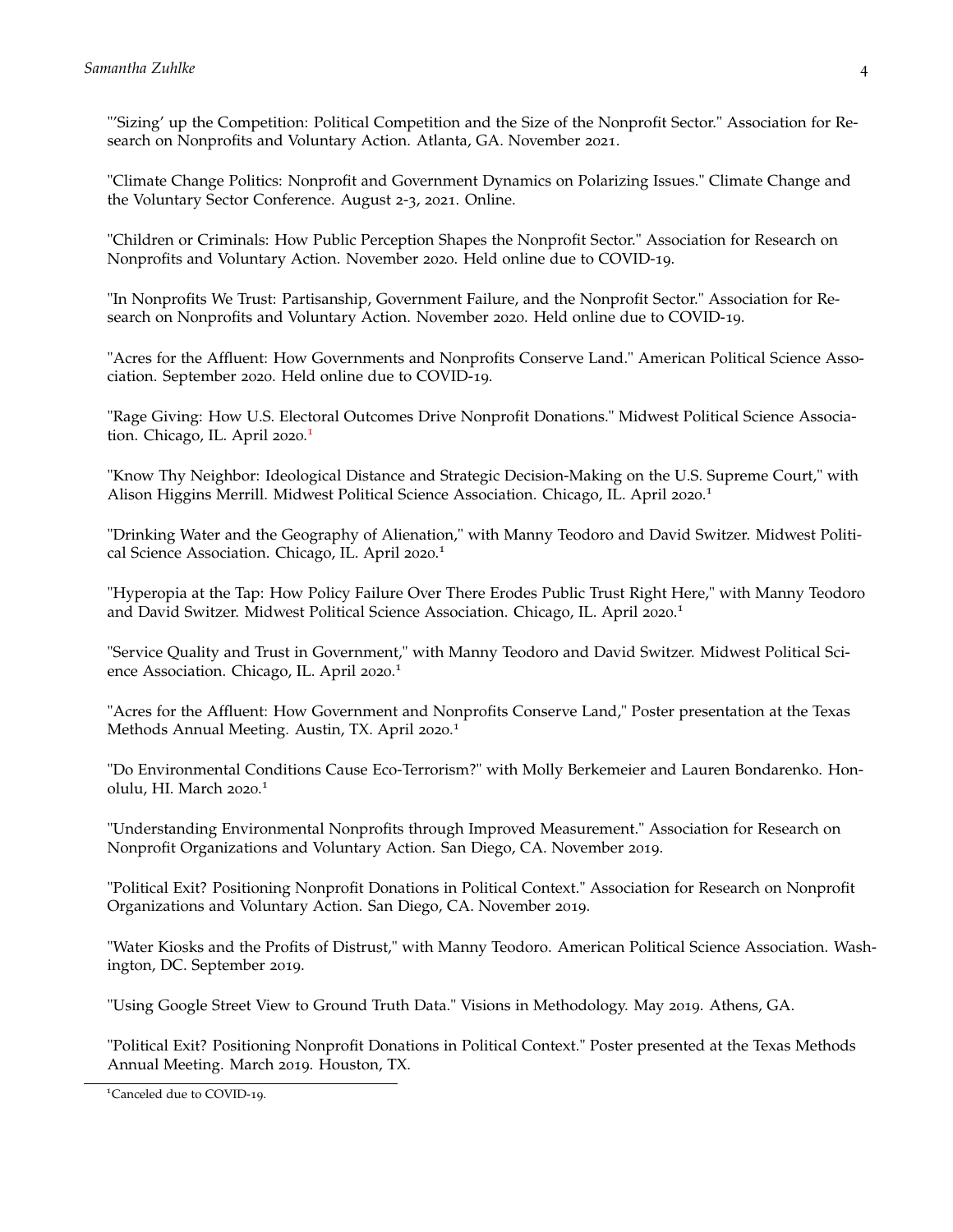"'Ground Truthing' Local Data: How Google Maps Provides Fine-Scale Measures of Political Phenomena." Midwest Political Science Association. Chicago, IL. April 2018.

"Putting Geography Back in Spatial Econometrics," with Scott Cook. Poster presented at the Texas Methods Annual Meeting. April 2018. College Station, TX.

"Water Kiosks and the Trust Deficit in Water Utilities," with Manny Teodoro. The Utility Management Conference. San Antonio, TX. February 2018.

"Water Kiosks: A Canary in the Coalmine for Trust in Utilities?" with Manny Teodoro. American Water Works Association. Philadelphia, PA. June 2017.

"The 80's: The Decade that Made Us." Poster presented at the National Council for the Social Studies. St. Louis, MO. 2013.

"*JERUSALEM* Film Screening and & Discussion." National Council for the Social Studies. St. Louis, MO. 2013.

"Marine Ecology, Human Impacts & Conservation curriculum." National Science Teachers Association. Phoenix, AZ. 2012.

# **TEACHING EXPERIENCE**

#### **Instructor of Record**

PBAF/POLI 3117: Bureaucratic Politics and Public Administration, University of Iowa. Fall 2021. (undergraduate)

PBAF/POLI 5117: Bureaucratic Politics and Public Administration, University of Iowa. Fall 2021. (graduate)

URP 6210: Field Problems in Planning II, University of Iowa. Spring 2022. (graduate)

\* *UI Community Engaged Course designation*

PBAF/URP 2020: Environment and Society: Sustainability, Policy, and Politics, University of Iowa. Spring 2022. (undergraduate)

- \* *General Education (GE) CLAS Core status in Sustainability and Social Science*
- \* *meets requirement for the Sustainability Certificate*

#### **Teaching Assistant**

3H: Spatial Econometrics with Scott Cook, Essex Summer School in Social Science Data Analysis, University of Essex. Summer 2020, 2019, 2018. (graduate)

POLS 607: Advanced Time Series and Spatial Statistics with Guy Whitten & Scott Cook, Texas A&M University. Spring 2019. (graduate)

POLS 309: Polimetrics with Casey Crisman-Cox, Texas A&M University. Fall 2018. (undergraduate)

POLS 209: Intro to Political Science Research Methods with Nehemia Geva, Texas A&M University. Fall 2017. (undergraduate)

## **Experiential Learning Instructor**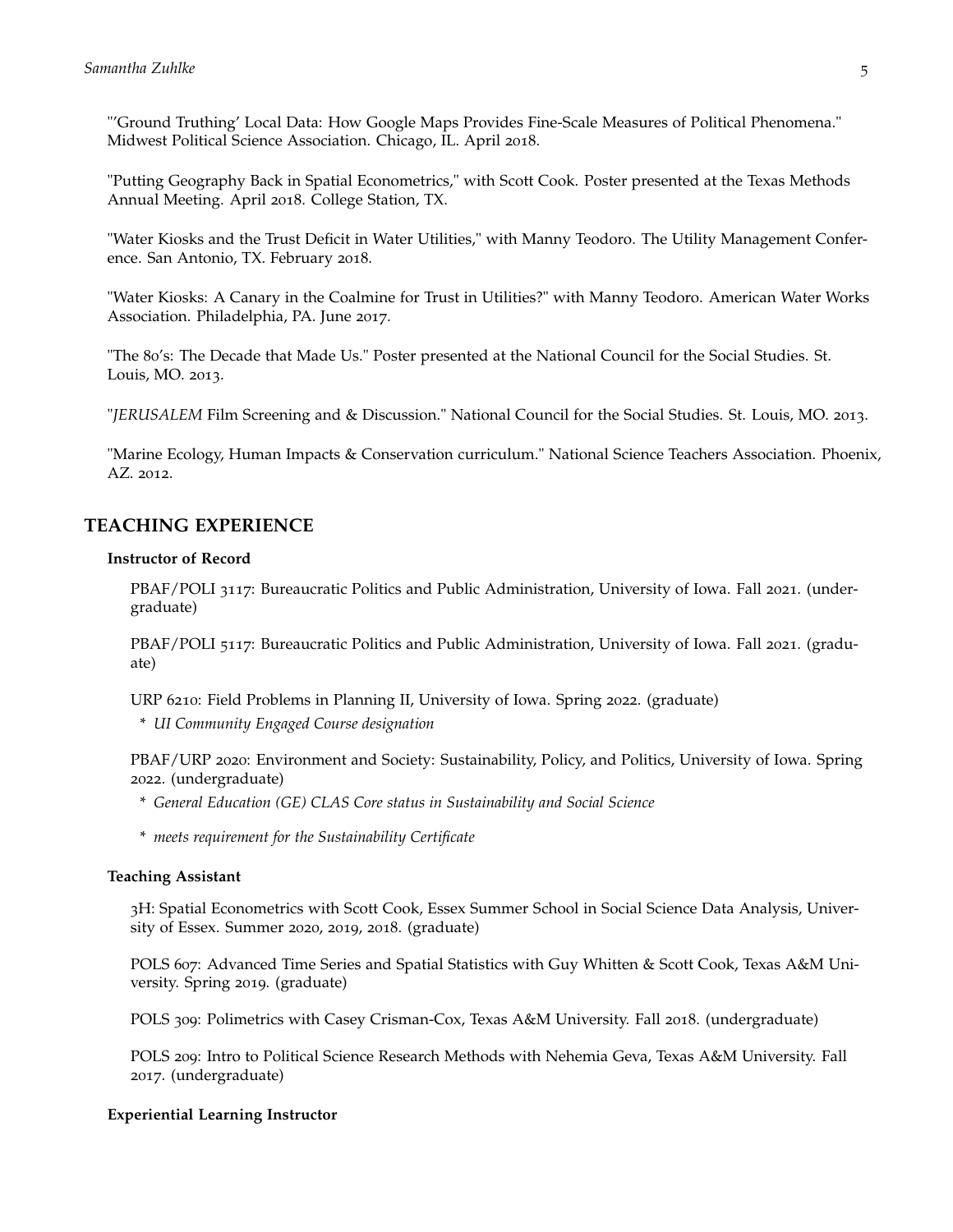*Undergraduate Research Team Leader*, "Virtual Canvassing with Google Street View," Aggie Research Scholars, Texas A&M University. Spring 2020.

*Lab Assistant*, "Stata Data Lab @TAMUPOLS" with Enrique Pinzon, Texas A&M University. January 2020.

*Undergraduate Research Team Leader*, "Mapping the Geography of Urban Drinking Water," Aggie Research Scholars, Texas A&M University. Spring 2017.

*Trip Leader*, "Hawai'i Middle School Expedition," National Geographic Student Expeditions. Summer 2019.

*Director*, "Impact Storytelling at Georgetown University," National Geographic Student Expeditions, Summer 2018.

*Director*, "Technology & Innovation in Silicon Valley at UC Berkeley," National Geographic Student Expeditions. Summer 2018.

*Trip Leader*, "Engineering & Robotics at Massachusetts Institute of Technology," National Geographic Student Expeditions, Summer 2017, 2016.

*Trip Leader*, "Energy and Climate Change at the Arctic Circle," New York Times Student Journeys, Summer 2017.

#### **Select Education Publications**

Conquest of the Skies Educator Guide. 2017. *Atlantic Productions*.

Amazing Mighty Micro Monsters Educator Guide. 2016. *Atlantic*

Museum Alive! Educator Guide. 2016. *Atlantic Productions*

Robots Education Collection. 2015. *National Geographic Education.*

Jerusalem Education Collection. 2013. *National Geographic Education.*

Remembering JFK. 2013. *National Geographic Education*.

The 80's: The Decade that Made Us. 2013. *National Geographic Education*.

James Cameron's DEEPSEA CHALLENGE. 2012. *National Geographic Education*.

#### **Other Teaching Experience**

*Guest Lecturer*, Susquehanna University; PRDV 104: Perspectives. November 2, 2021. Online.

*Guest Lecturer*, Texas A&M University; POLS 364: Global Political Thought (2021, 2020), POLS 233: Politics & Policy in the United States (2019), POLS 429: Issues in World Politics (2018).

*Academic Tutor*, Texas A&M University Athletics Department; POLS 206: American National Government, POLS 207: State and Local Government, POLS 209: Introduction to Political Science Research Methods, POLS 309: Polimetrics, GEOG 203: Planet Earth, URPN 325: Introduction to GIS in Urban and Regional Planning.

## **PROFESSIONAL EXPERIENCE**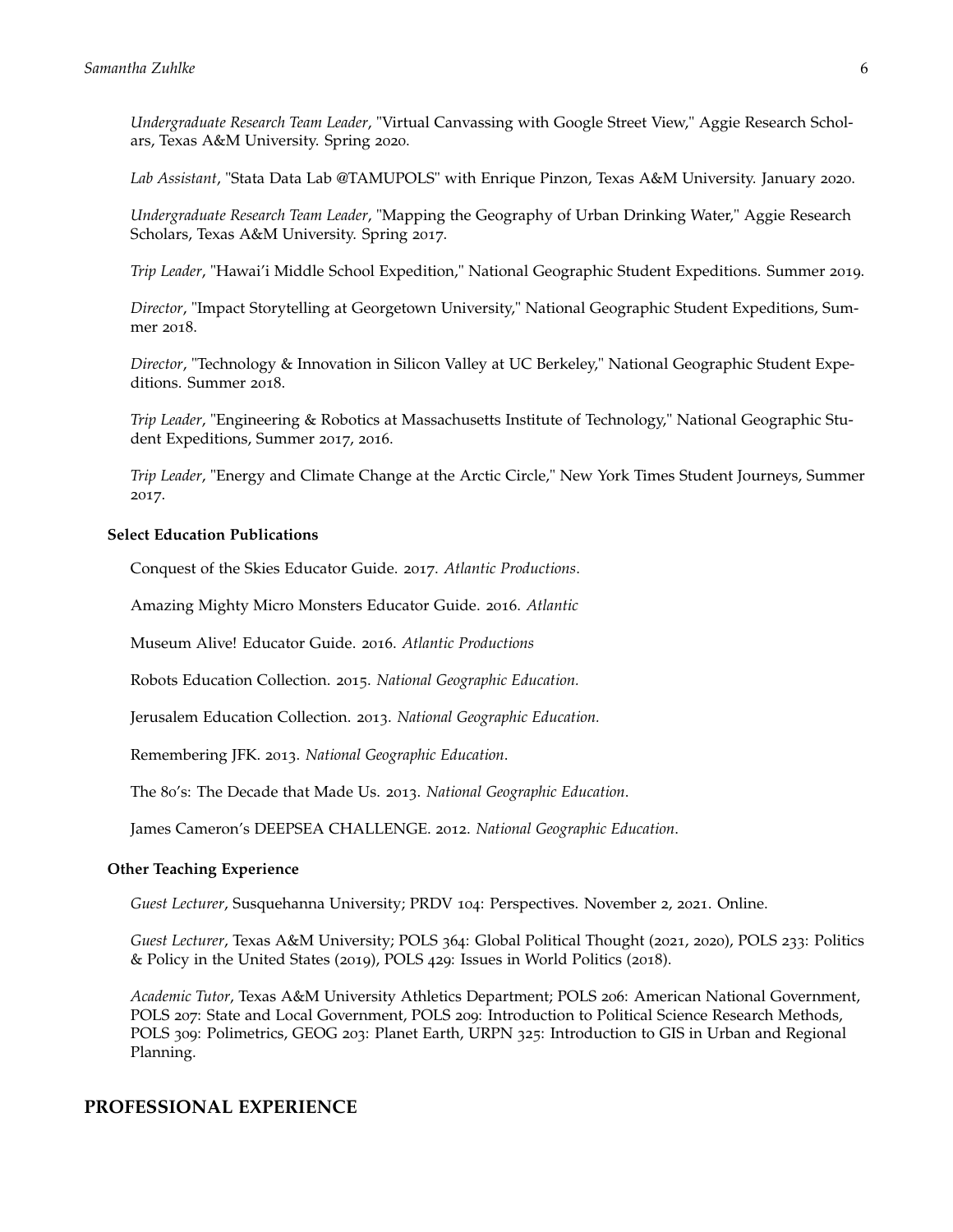#### **Texas A&M University**, College Station, TX. 2016-2020.

*Research Assistant*, Department of Political Science, Fall 2016 - Spring 2020.

*Academic Tutor*, Texas A&M University Athletics Department, Spring 2017 - Fall 2018.

**National Geographic Society**, Washington, DC. 2010 - 2016.

*Program Manager*, November 2014 - April 2016.

Managed budget, marketing, operations, and staff of national and international mission-oriented programs.

*Project Manager*, January 2013 - October 2014.

Managed production of online and print multi-media educational materials to support films, television programming, and magazine content.

*Program Specialist*, June 2011 - January 2013.

Wrote, edited, produced, and published educational content and mentored college students as a supervisor in the Geography Intern program.

*Ocean Education Contractor*, January 2011 - May 2011.

Staff member on a \$2 million education grant to promote ocean conservation.

*Geography Intern*, September 2010 - December 2010.

Participant in nationally competitive internship program.

## **SERVICE AND MEMBERSHIPS**

#### **Service to the Discipline**

Reviewer: *Journal of Public Administration Research and Theory, American Journal of Political Science, American Water Works Association Water Science.*

Organizer and Founding Member, *Climate Change and the Voluntary Sector Virtual Seminar Series*, August 2021 - Current.

Session Chair, *At the Nexus of Government Failure Theory, Political Competition and Nonprofit and Voluntary Sector*, ARNOVA (2021)

#### **Service to the University of Iowa**

Advisees: Camryn Carpenter, Payton Colbert, Andrew Parr, Cami Rasmussen, Maggie Schnurr, Caleb Smith, Lily Sronkoski

Committee Member, MPA Program Oversight (2021-2022)

Committee Member, Awards (2021-2022)

Committee Member, Marketing and Promotions (2021-2022)

Committee Member, Speakers and Seminars (2021-2022)

#### **Service to Texas A&M University**